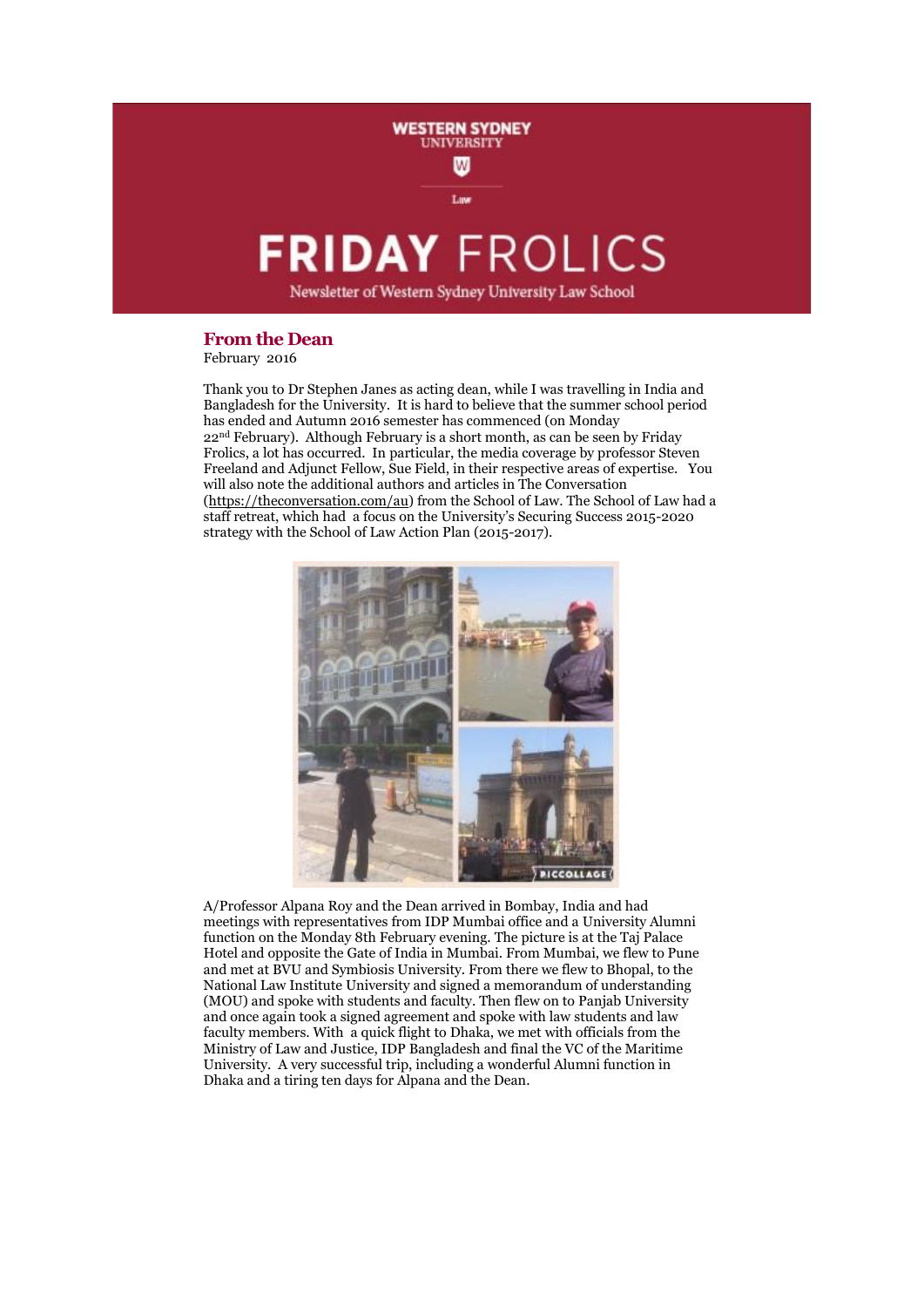

Professor Michael Adams attended launch of 5th edition of Australian Corporate Law book by LexisNexis at Corporate Law Teachers Association conference, hosted by UNSW. With co-authors A/Professor Jason Harris (UTS) (middle and UWS law alumni) and A/Professor Anil Hargovan (UNSW) (right) on 1st February 2016.

# **Good News - Staff**

# **Professor Michael Adams**

Appointed to the editorial board of the *Indian Law Review*, hosted by the National Law Institute University, Bhopal, India.

## **Adjunct Fellow Sue Field**

Congratulations to Sue Field has been re-appointed to the NSW Law Society Elder Law and Succession Committee.

#### **Associate Professor Daud Hassan**

Associate Professor Daud Hassan has become a member of the ILA International Committee on International Law and Sea Level Rise. The International Law Association Global Branch Executive Council meeting was held on 14 November 2015 and approved Daud's nomination for this membership

#### **Administration**

Congratulations to Rita Mifsud on being successful in gaining the ongoing position of Research Administration Officer / Reception here at Parramatta campus. We wish Karen all the best with her new venture and welcome Rita to her new permanent position here in the Law School.

## **Research**

#### **Professor Steven Freeland**

Invited to be a member of Conference Organising Committee of the 4th Manfred Lachs International Conference 'Conflicts in Space and the Rule of Law', hosted by McGill University, to be held in Montreal, Canada, 27-28 May 2016

Presentation (invited) 'Addressing Crimes Against the Environment in the International Criminal Court', Higher Degree Research Orientation, Western Sydney University, 18 February 2016

Quoted in 'Luxembourg aims to be big player in possible asteroid mining' *[Journal](http://journalrecorder.com/luxembourg-aims-to-be-big-player-in-possible-asteroid-mining-342135/)  [Recorder](http://journalrecorder.com/luxembourg-aims-to-be-big-player-in-possible-asteroid-mining-342135/)*, 15 February 2016

Quoted in 'Luxembourg plans to pioneer asteroid mining' *[ABC News](http://www.abc.net.au/news/2016-02-04/space-mining-plans-unveiled-by-luxembourg/7138380)*, 4 February 2016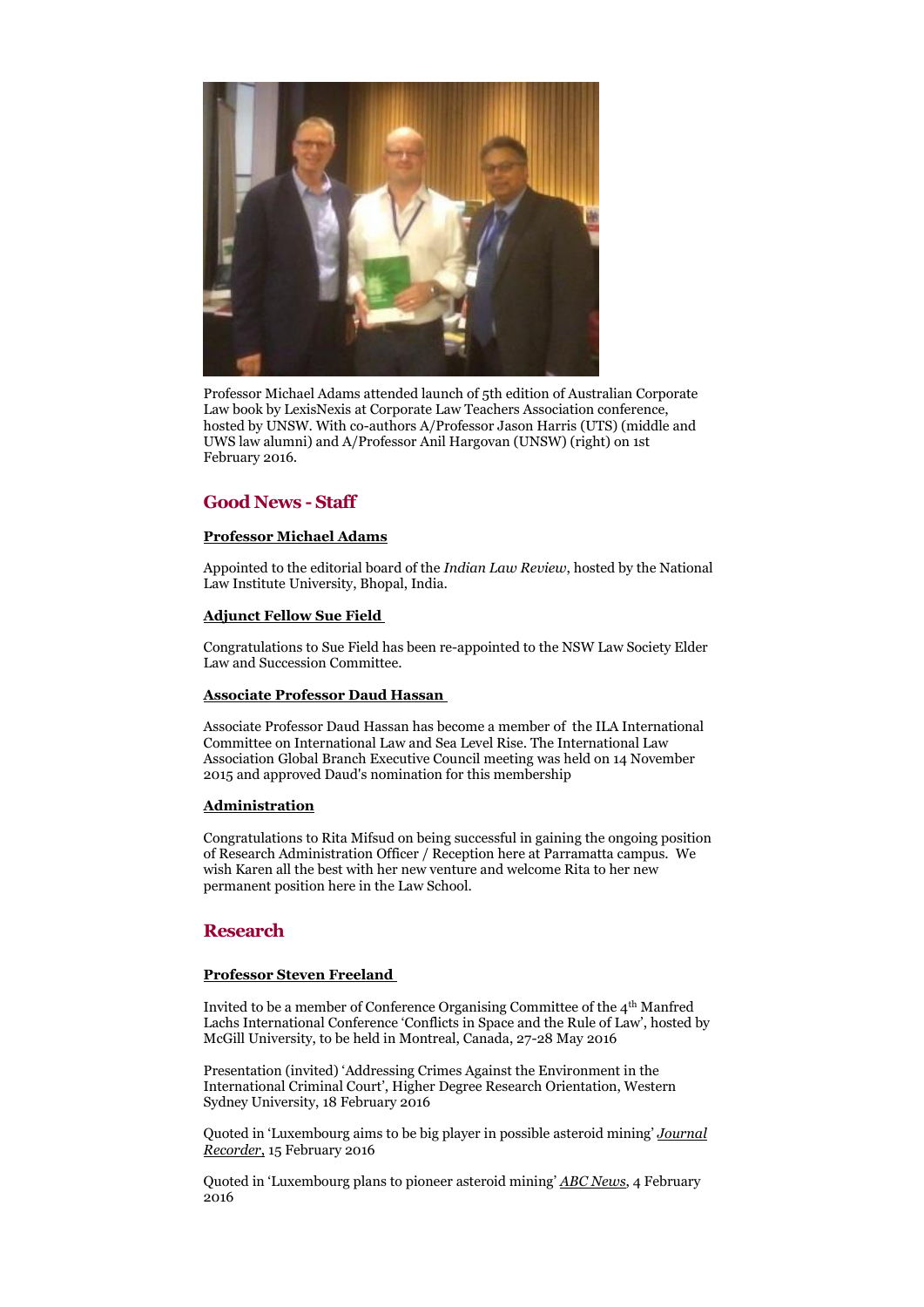#### **Alice Orchiston**

Invited presentation, '(Ser)Vice Work: Commercial Sex and Labour Regulation' at the Centre for Employment and Labour Relations Law *PhD Research Workshop*, University of Melbourne (4 February 2016).

Invited participant, *Evolving Project of Labour Law* workshop, Centre for Employment and Labour Relations Law, University of Melbourne (4-5 February 2016)

# **Publications**

#### **Professor Steven Freeland**

Publication of *Annotated Leading Cases of International Criminal Tribunals: Special Court for Sierra Leone 2006-2007* (Volume 45), 2015 Intersentia, Antwerp, Belgium (ISBN 978-1-78068-284-6) (with Andre Klip) (1084 pages)

Publication of ''Crimes against the environment' should be punishable by the International Criminal Court' *[Ecologist](http://www.theecologist.org/blogs_and_comments/Blogs/2986243/crimes_against_the_environment_should_be_punishable_by_the_international_criminal_court.html)*, 17 February 2016

Australia's space law review comes with high hopes for future - 24 February 2016 [Sydney Morning Herald](http://m.smh.com.au/technology/technology-news/australias-space-law-review-comes-with-high-hopes-for-future-20160223-gn1u5f.html)

## **John Juriansz**

Article 'Explainer: how do seat redistributions work?' has been published on [The](http://theconversation.com/explainer-how-do-seat-redistributions-work-53488)  [Conversation.](http://theconversation.com/explainer-how-do-seat-redistributions-work-53488)

#### **Catherine Renshaw**

Article about Philip Ruddock as Australia's Human Rights Envoy in [The](https://theconversation.com/ruddock-as-human-rights-envoy-dont-scoff-too-soon-54409)  [Conversation.](https://theconversation.com/ruddock-as-human-rights-envoy-dont-scoff-too-soon-54409)

#### **Jennifer Ireland**

Jennifer Ireland published a new chapter in Butler, D and S Rodrick, Australian Media Law (5th ed, Thomson Reuters, 2015) - Chapter 12 - Copyright.

#### **Professor Michael Adams**

New edition of the leading company law textbook, *Australian Corporate Law*, 5 th edition 2015, LexisNexis, co-authored with Jason Harris and Anil Hargovan.

Following a conference paper, presented at Victoria University on 15th April 2015, the following article has been published by Michael Adams and Grace Borsellino, "Is there a positive link between corporate governance and board diversity? Lessons from Asia", (2015) 10(1) *Journal of Law and Governance* 1-10.

# **Media**

## **Professor Steven Freeland**

Interviewed on ABC National Radio 'The World Today' regarding legal developments relating to future exploitation of space natural resources, 4 February 2016

#### **John Juriansz**

John Juriansz was interviewed by Rod Quinn on ABC Overnights, ABC Local Radio, on 13 February 2016. ABC Overnights is heard nationally on 60 metropolitan and regional stations. John was invited to address the recent Federal Electoral Redistribution including the triggers for redistribution, the history of boundary delimitation and the impact upon party/political interests. The invitation follows on from the 31 January 2016 article published in [The Conversation](http://theconversation.com/explainer-how-do-seat-redistributions-work-53488)%20(which%20was%20republished%20on%20www.sbs.com.au) entitled: "Explainer: How do Seat Redistributions Work?"